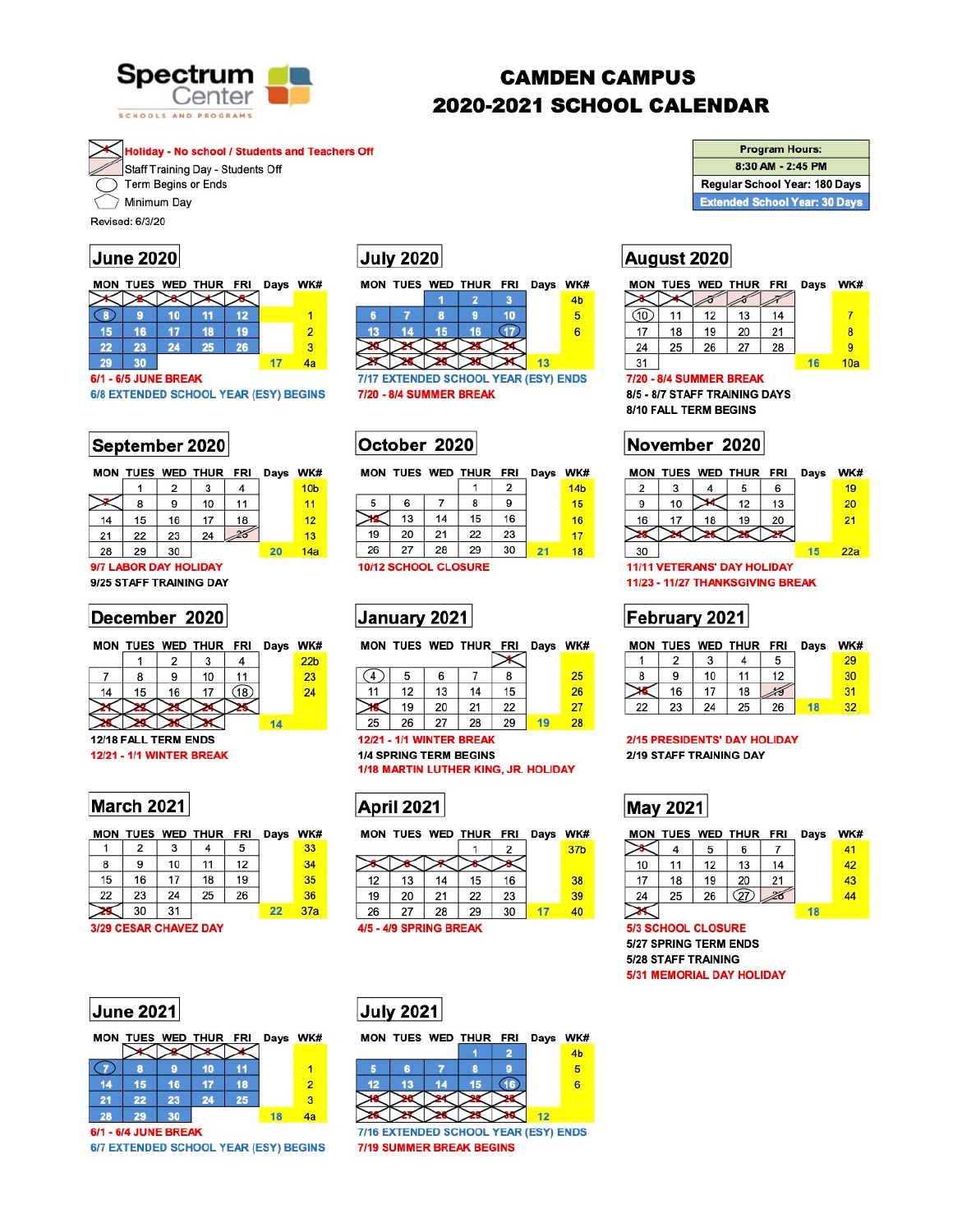

### **CAMDEN CAMPUS 2020-2021 SCHOOL CALENDAR**

Semester 1: August 10, 2020 – December 18, 2020 Semester 2: January 4, 2021 – May 27, 2021

### *June 2020*

| Mon, June 1 - Fri, June 5 | June Break (closed)                |
|---------------------------|------------------------------------|
| Mon, June 8               | <b>Extended School Year Begins</b> |

#### *July 2020*

| Fri, Jul 17                | <b>Extended School Year Ends</b> |
|----------------------------|----------------------------------|
| Mon, Jul $20 -$ Tue, Aug 4 | Summer Break (closed)            |

### *August 2020*

| Mon, Jul $20 -$ Tue, Aug 4   | Summer Break (closed)      |
|------------------------------|----------------------------|
| Wed, $Aug 5 - Fri$ , $Aug 7$ | <b>Staff Training Days</b> |
| Mon, Aug 10                  | Fall Term Begins           |

### *September 2020*

| Mon, Sep 7  | Labor Day Holiday (Closed) |
|-------------|----------------------------|
| Fri, Sep 25 | <b>Staff Training Day</b>  |

### *October 2020*

Mon, Oct 12 School Closure

### *November 2020*

| Wed, Nov 11               | Veterans Day Holiday (Closed) |
|---------------------------|-------------------------------|
| Mon, Nov 23 – Fri, Nov 27 | Thanksgiving Break (Closed)   |

### *December 2020*

| Fri, Dec 18                | <b>Fall Term Ends</b> |
|----------------------------|-----------------------|
| Mon, Dec $21$ – Fri, Jan 1 | Winter Break (Closed) |